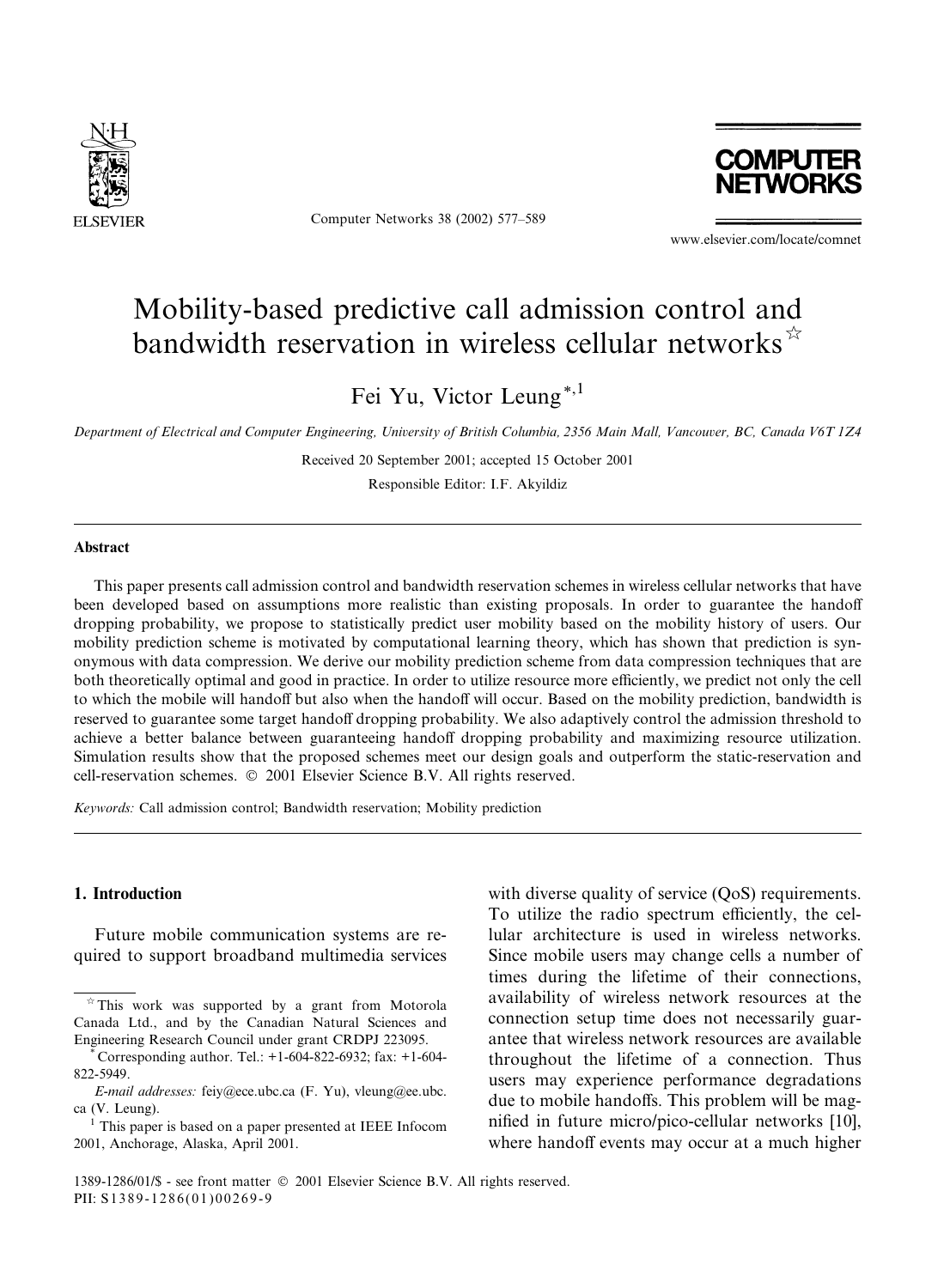rate compared to today's macro-cellular systems. Call admission control (CAC) and bandwidth reservation mechanisms are required to address this problem. Since forced call terminations due to handoff blocking are generally more objectionable than new call blocking, in this paper we consider  $P_{\text{hd}}$ , the probability of handoff dropping, as the key connection-level QoS metric provisioned by CAC in wireless cellular networks. As it is impractical to completely eliminate handoff call dropping, the best one could do is to keep  $P_{\text{hd}}$  below a target level. Moreover, maximizing resource utilization while keeping  $P_{\text{nb}}$ , the probability of new call blocking, below a target value, is another critical factor for evaluating CAC algorithms.

Based on the above considerations, several schemes have recently been proposed for CAC in wireless cellular networks. The guard channel policy [15] and fractional guard channel policy [16] determine the number of guard channels reserved for handoffs by considering just the status of the local cell. Users are assumed uniformly located in any cell of the mobile network under these policies. The distributed CAC scheme [13] considers not only the status of the local cell but also that of adjacent cells. The total required bandwidth for both handoff and existing connections is calculated under the assumptions of exponentially distributed channel holding time and perfect knowledge of the rate of handoff. These assumptions are unrealistic in real networks. The shadow cluster scheme [11] estimates future resource requirements in a collection of cells in which a mobile is likely to visit in the future. Admission control is performed based on this estimate. However, this proposal lacks a mechanism to determine the shadow cluster in real networks, as it assumes either precise knowledge of user mobility or totally random user movements.

There have also been some research efforts to predict user mobility. In Ref. [12], the next cell to which a mobile will move is predicted in an indoor environment. But this scheme does not estimate channel holding time and therefore cannot be directly applied for efficient bandwidth reservation. In Ref. [5], handoff histories of mobile users are observed over time, and the mobile's movement can be predicted by utilizing this observation. However, in this scheme, prediction of each specific mobile's movement is based on the aggregate history of all users, and may not be accurate for each individual user.

Under more realistic assumptions, we propose CAC and bandwidth reservation schemes based on the probabilistic prediction of each individual user's movements. Our mobility prediction approach is derived from data compression techniques that are both theoretically optimal and good in practice. Our motivation is recent research work in computational learning theory [3,18], which has shown that prediction is synonymous with generalization and data compression. Similar prediction approaches were applied previously to the problems of prefetching in large-scale database system [21] and location management of mobile users in cellular networks [2]. Although the possibility of applying these approaches to QoS provisioning was mentioned in Ref. [2], no further development was reported. In this paper, we extend that idea to the context of CAC and bandwidth reservation. Our mobility prediction approach is novel in that we predict not only to which cell a mobile terminal will handoff but also when the handoff will occur.

The rest of this paper is organized as follows. System models employed in this paper that are more realistic than those considered previously in similar work are presented in Section 2. In Section 3, we describe and analyze our novel mobility prediction scheme. Based on the mobility prediction, efficient CAC and bandwidth reservation schemes are proposed in Section 4. Simulation results are presented and discussed in Section 5 demonstrating the effectiveness of our approach. Finally, we conclude this study in Section 6.

# 2. Model description

We consider a mobile communication network with a cellular wireless infrastructure. A handoff could fail due to insufficient bandwidth in the new cell, causing the handoff call to be dropped. In this paper, we do not consider (1) soft handoff in code division multiple access systems [20], in which a mobile can communicate with two base stations simultaneously; (2) delay-insensitive applications,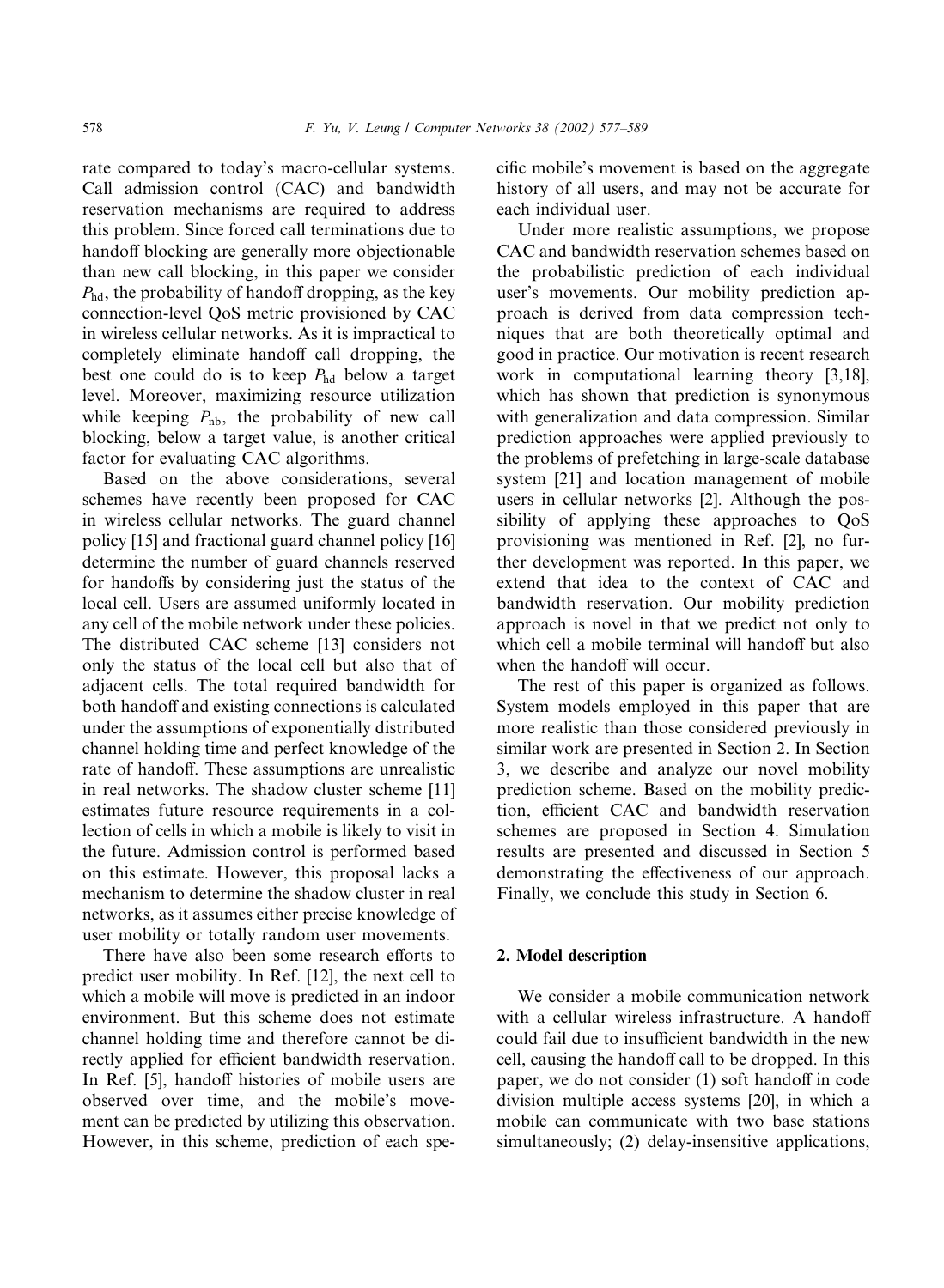which can tolerate long handoff time delay when there is momentarily insufficient bandwidth. We describe the network topology, channel holding time distribution and user mobility pattern considered in our study in the following subsections.

#### 2.1. Network topology

In solving the CAC and bandwidth reservation problems, most researchers model cellular networks by structured graphs. Circular, hexagonal or square cell configurations are often used in twodimensional models, and a linear model is commonly used in the one-dimensional case [11,13]. Although these network topologies simplify the analyses, they do not accurately represent a real cellular network, where the number of neighboring cells varies from cell to cell, and the shape and size of each cell may vary depending on the receiver sensitivity, antenna radiation pattern of the base station, and the propagation environment.

Our network topology model is not restricted to a structured cell configuration such as hexagonal or linear. We use a generalized graph model to represent the actual cellular network. The network is modeled as a connected graph  $G = (V, E)$ , where the vertex-set  $V$  represents the set of base stations, each serving a single cell, and the edge-set  $E$  represents the adjacency between pairs of cells. Fig. 1 shows an example of a generalized graph model of a network representation with vertex-set  $V = \{a, b, \dots\}$  $c, \ldots, l$  and edge-set  $E = \{(a, b), (a, c), \ldots, (k, l)\}.$ 

#### ${\bf k}$  $\mathbf d$  $\mathbf{1}$  $\ddot{c}$  ${\bf d}$  $\mathbf b$  $\mathbf b$ e a a  $\mathbf{i}$  $\mathbf{g}$ e

# 2.2. Channel holding time

The channel holding time is defined as the time during which a new or handoff call occupies a radio channel in a given cell, and it is dependent on the mobility of the user. While this is similar to the call holding time in the fixed telephone network, it is often a fraction of the total call duration in a wireless cellular network and needs not have the same statistical properties [7,8]. Most research work on CAC and bandwidth reservation assumes the channel holding times in all cells are independent and identically distributed (i.i.d.) according to an exponential distribution [6,11,16]. Like the structured models for network topology, i.i.d. exponential distribution simplifies the analyses, but does not give an accurate representation of the real characteristics of cellular networks.

We assume that the channel holding time follows a general distribution, which allows the i.i.d. exponential channel holding time assumption to be relaxed.

#### 2.3. User mobility pattern

The symmetric random walk model has been quite popular among researchers in characterizing individual movement behavior [13,16]. In such a model, a mobile user will move to any one of the neighboring cells with equal probability after leaving a cell. This model does not take into account the trajectory and channel holding time of a mobile.

In cellular mobile networks, the mobility of a user during a call can be represented by a sequence of events,  $N, H_1, H_2, H_3, \ldots, H_n, \ldots, E$ , where N represents the event that a new call is admitted,  $H_n$ represents the event of a mobile's nth handoff and E represents the call termination event. Note that in some cases, there are no handoff events during the lifetime of a call and thus no  $H_n$  in the sequence of events. In this sequence,  $N = (m, i, t)$ , where m represents the mobile requesting the call, i represents the original cell and  $t$  represents the time when the call arrives;  $H_n = (T_k, i)$ , where  $T_k$  is the relative time elapsed since the beginning of the call and  $i$  is the cell to which the mobile will handoff; Fig. 1. Modeling an actual cellular network. and  $E = (T_k)$ . We quantize the relative time into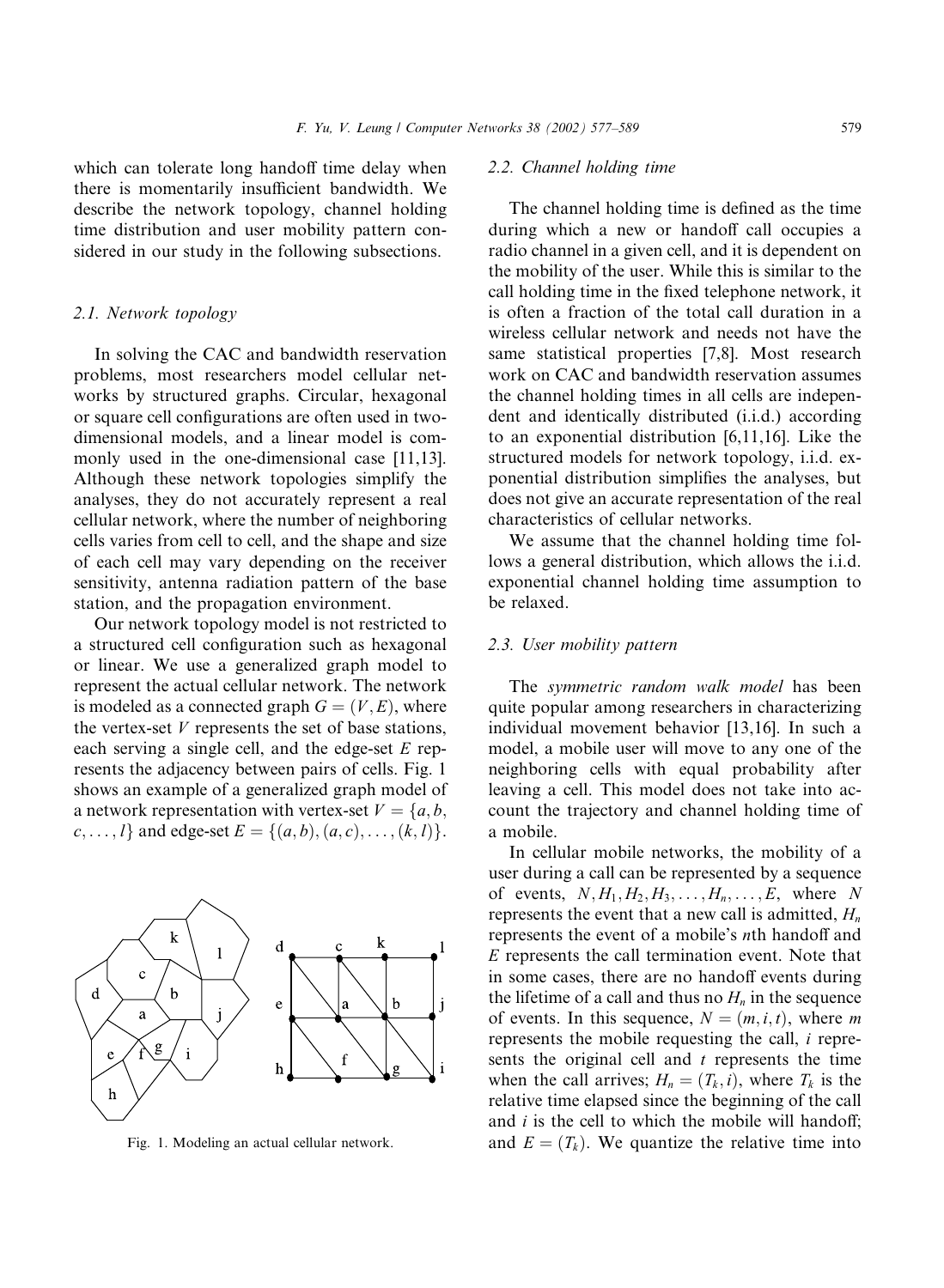slots of equal duration  $T$ , a design parameter. So,  $T_k$  is the kth time slot since the beginning of the call.

In general, a mobile user usually travels with a specific destination in mind. So, the mobile's location and channel holding time in the future are likely to be correlated with its movement history. Therefore, in our model, the sequence of events  $N, H_1, H_2, H_3, \ldots, H_n, \ldots, E$  is assumed to be generated by an mth order Markov source, in which the states correspond to the contexts of the previous  $m$  events. The probabilities of possible next events can depend on a list of m previous events.

# 3. Mobility prediction

We derive probabilistic prediction of user mobility based on the accumulated behavior history of each specific mobile. The rationale behind the prediction scheme is the observation that a user's mobility pattern is a reflection of the routines of his/her life and most mobile users have favorite routes and habitual movement patterns. This repetitive nature of mobility patterns suggests the stationarity of a sequence of events generated by an mth order Markov source. Then, we can learn those patterns from the mobility history of the respective user and predict the user's next move when those patterns reappear.

Similar prediction approaches is used in Ref. [2] to solve the location management problem in cellular networks. The proposed method records only the locations of mobile users to predict their future locations [2]. This method cannot be used directly to derive efficient CAC and bandwidth reservation schemes. Although the possibility of using this method for QoS provisioning in cellular networks is mentioned in Ref. [2], as far as we know our proposal is the first to realize this possibility. The novelty of our proposal compared to the previous proposal [2] is that we record both the locations and the handoff times of the mobile users. Therefore, we can derive a novel prediction method that predicts not only where a mobile user will handoff but also when the handoff will likely occur. Based on this novel prediction method, we further propose CAC and bandwidth reservation schemes that are more efficient than existing methods.

The prediction approach is motivated from optimal data compression methods. In data compression, a data set (e.g., a text file or an image) is decomposed into a sequence of events, and encoded using as few bits as possible. Thus, short codewords should be assigned to more probable events and longer codewords should be assigned to less probable events. So, in order to compress data well, one has to be able to predict future data well, and hence a good data compressor should also be a good predictor. If a data compressor expects a certain character to be next with a very high probability, it will assign that character a relatively short code. If the overall code length is small, then the predictions of the data compressor must have been good.

## 3.1. Optimal data compression

In this paper, we develop our mobility prediction algorithm based on the Ziv–Lempel algorithms for data compression, which are both theoretically optimal and good in practice. The original word-based Ziv–Lempel encoder [23] breaks the input string into block-to-variable codes. The algorithm parses each block of size  $n$  in a greedy manner into distinct substrings  $x_1$ ,  $x_2, \ldots, x_n$  with the following property. For each  $j \geq 1$ , substring  $x_j$  without its last character is equal to some previous substring  $x_i$ , where  $0 \leq$  $i < j$ . Substring  $x_i$  is encoded by the value i, using  $\lceil \lg(j-1) \rceil$  bits<sup>2</sup>, followed by the ASCII encoding of the last character of  $x_i$ , using  $\lceil \lg \alpha \rceil$  bits, where  $\alpha$  is the size of the input sequence's alphabet. Because of this prefix property, the substring parsed so far can be efficiently maintained in a trie [9].

The equivalent character-based Ziv–Lempel algorithm builds in an on-line fashion a probabilistic model (or a trie) that feeds probability information to an arithmetic coder [22], which encodes a sequence of probability of p using  $\lg(1/p) = -\lg p$ bits. We show by an example how these algorithms work.

 $2$  The base of the logarithm is 2 in this paper.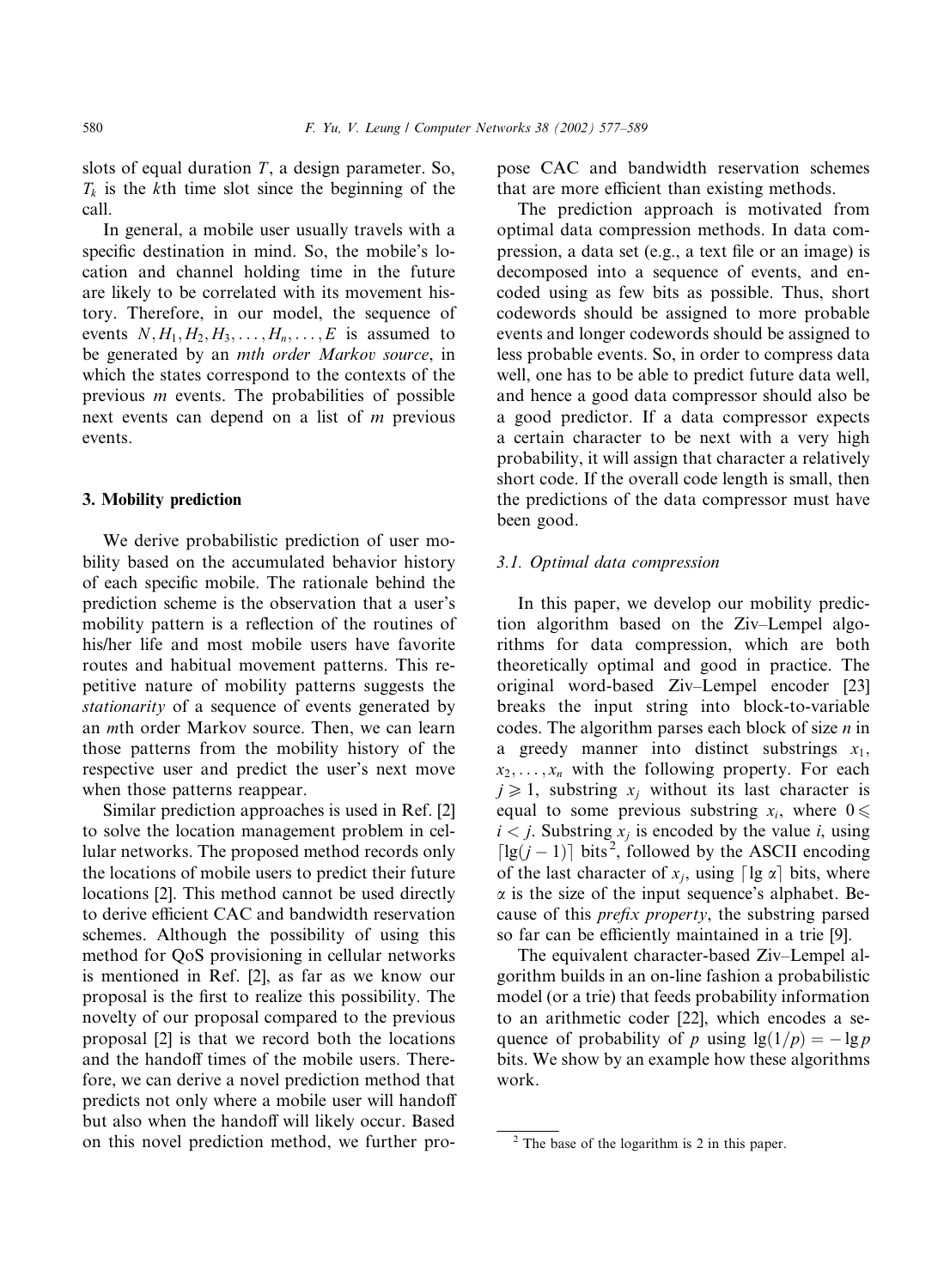**Example 1.** Let the alphabet be  $\{a, b, c\}$ . We consider an input string ''aababcbaccababa...'' that the Ziv–Lempel encoder parses as  $\cdot \cdot (a)(ab)$ - $(abc)(b)(ac)(c)(aba)(ba) \dots$ ." Each substring in the parse is encoded as a pointer followed by an ASCII character. In particular, the match "ab" of the seventh substring "aba" is encoded using [ $\lg(6)$ ] bits with a value 2, since "ab" matches the second substring, and the last character  $a$ is encoded using  $\lceil \lg 3 \rceil$  bits, since the alphabet size is 3.

In the character-based version of Ziv–Lempel encoder, a trie is built when the previous substring ends. The trie at the start of the ninth substring is pictured in Fig. 2. There are five previous substrings beginning with an " $a$ ", two beginning with an a  $b^{\prime\prime}$  and one beginning with a  $c^{\prime\prime}$ . The character " $a$ " is therefore assigned a probability of  $\frac{5}{8}$  at the root, "b" is assigned a probability of  $\frac{2}{8}$  at the root, and "*c*" is assigned of probability of  $\frac{1}{8}$  at the root. Similarly, of the five substrings that begin with an " $a$ ", three begin with an " $ab$ " and one begins with an "*ac*", giving the probability of  $\frac{3}{5}$  for "b" and  $\frac{1}{5}$  for "c" at node  $\{a, [5/8]\}$ , and so on. Any sequence that leads from the root of the trie to a leaf traverses a sequence of probabilities of  $p_1, p_2, p_3, \ldots$ , whose product  $\prod p_i$  equals  $\frac{1}{8}$ . The arithmetic coder encodes the sequence with  $-1g\prod_i p_i = 1g \ \ 8 = 3 \ \ \text{bits. Note that the square}$ nodes in Fig. 2 denote the last nodes ending the sequence.



Fig. 2. The trie constructed in Example 1. Fig. 3. Pseudocode of mobility prediction.

# 3.2. Mobility prediction

Our mobility prediction scheme is based on the character-based version of the Ziv–Lempel algorithm. The sequence of events  $N, H_1, H_2$ ,  $H_3, \ldots, H_n, \ldots, E$  during the lifetime of a call corresponds to a substring in the Ziv–Lempel algorithm. The mobility database of every mobile at a specific time holds a *mobility trie*, which is a probability model corresponding to that of the Ziv–Lempel algorithm. Each node except for the root in the mobility trie preserves the relevant statistics that can be used to predict the probability of following events. As in data compression, the mobility trie of the mobile is built in an on-line fashion. When a mobile requests a new call, the predictor sets the current node to the root of the trie according to the identity of the mobile, the cell it is in, and the current time, and calculates the probabilities of all possible events of this mobile. Upon recording an actual event of the mobile, the predictor walks down the trie and is ready for the next prediction. When an event is not in the mobility trie, a prediction fault is generated and the trie is updated accordingly. A pseudocode description of the mobility prediction scheme is given in Fig. 3.

Fig. 4 shows an example mobility trie of mobile *m* at cell *a* in the time interval 9:00–9:01 a.m. When the mobile requests a new call in cell  $a$  in the time interval 9:00–9:01 a.m., we can use the statistics preserved in the nodes of its mobility trie to predict

```
initialize mobility trie := null
 initialize number_of_event := 0
 loop
    wait for next event e
    if (e is a new call)
       look for a trie with a root of e in the database
         if (can not find such a trie)
            create a trie := single node (the root)
         endif
    else
       if (e exists in the trie)
         number_of_event :=number_of_event + 1
       else
         create a leaf e
    calculate the probabilities of possible events
          based on the number_of_event of leaves
forever
```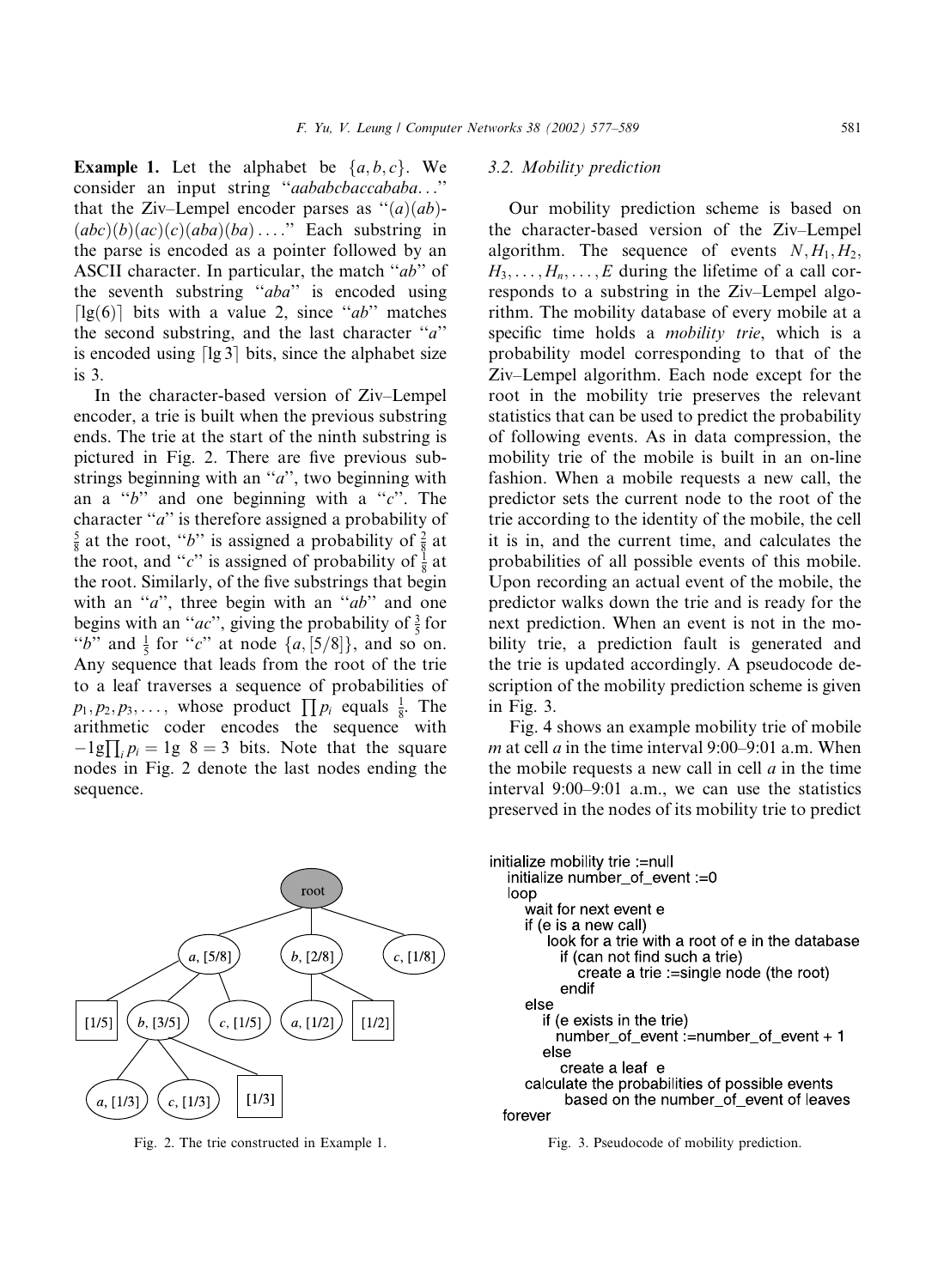

Fig. 4. A mobility trie used for mobility prediction.

the probabilities of the next possible events of this mobile: it will terminate the call without handoffs in the second time slot with probability of 2/56, handoff to cell  $b$  in the second time slot with probability of 15/56, etc.

## 3.3. Analysis of the mobility prediction scheme

We first analyze the optimality of word-based Ziv–Lempel algorithm and show that the character-based Ziv–Lempel algorithm is as least as good as the word-based approach. We then establish that our mobility prediction scheme inherits the optimality of these data compression algorithms.

Given a sequence  $x^n$  of length *n* over an alphabet A of  $\alpha$  letters and an *information lossless* (IL) compressor C accepting inputs over A, let  $|C(x^n)|$ denote the length, in bits, of the output that C produces on  $x^n$ . The compression ratio  $\rho_c(x^n)$  attained by C for  $x^n$  is [23]:

$$
\rho_C(x^n) = \frac{|C(x^n)|}{n \lg(\alpha)}.
$$
\n(1)

Define  $\rho_{\sigma}(x^n)$  as the best compression ratio attainable for  $x^n$  by any IL compressor of  $\sigma$  states. Sequence  $x^n$  is parsed into different phrases:  $x^n = x_1, x_2, \ldots, x_t$ . The maximum possible number of distinct phrases is  $t(x^n)$ . Define

$$
q(x^n) = \frac{t(x^n) \lg(t(x^n))}{n \lg(x)}.
$$
 (2)

A result in Ref. [23] shows that

$$
\rho_{\sigma}(x^n) \ge q(x^n) - \delta(\sigma, n) \quad \text{with } \lim_{n \to \infty} \delta(\sigma, n) = 0.
$$
\n(3)

So,  $q(x^n)$  is a lower bound on the compression ratio attainable for  $x^n$  by any codebook.

The Ziv–Lempel incremental parsing algorithm achieves for any sequence  $x^n$  given to it a compression ratio that is (asymptotically) equal to  $q(x^n)$ , and thus the algorithm is universal and asymptotically optimal [17].

In Ref. [1], it has been shown that the code length obtained in the character-based version of the Ziv–Lempel algorithm is as least as good as that obtained using the word-based approach. Hence, the optimality result in Ref. [23] holds without change for the character-based approach.

We define the *event fault rate* to be the total number of event faults incurred by our mobility prediction algorithm divided by the total number of events. Also, we define the expected event fault rate to be the best possible event fault rate achievable by any prediction algorithm which makes its prediction based only on the past history.

A result in Ref. [21] shows that, if the source is a stationary mth order Markov source, the expected event fault rate of our prediction algorithm is within an additive factor of  $O(1/\sqrt{n})$  from the expected event fault rate of the source, where  $n$  is the length of the event sequence.

From these, we see that our mobility prediction algorithm inherits the asymptotic optimality of the Ziv–Lempel algorithm. By modeling the sequence of events during the lifetime of a call as that generated by a stationary mth order Markov source and predicting next events using the mobility prediction scheme derived from the Ziv–Lempel algorithm, we can predict not only to which cell a mobile will handoff but also when the handoff will occur.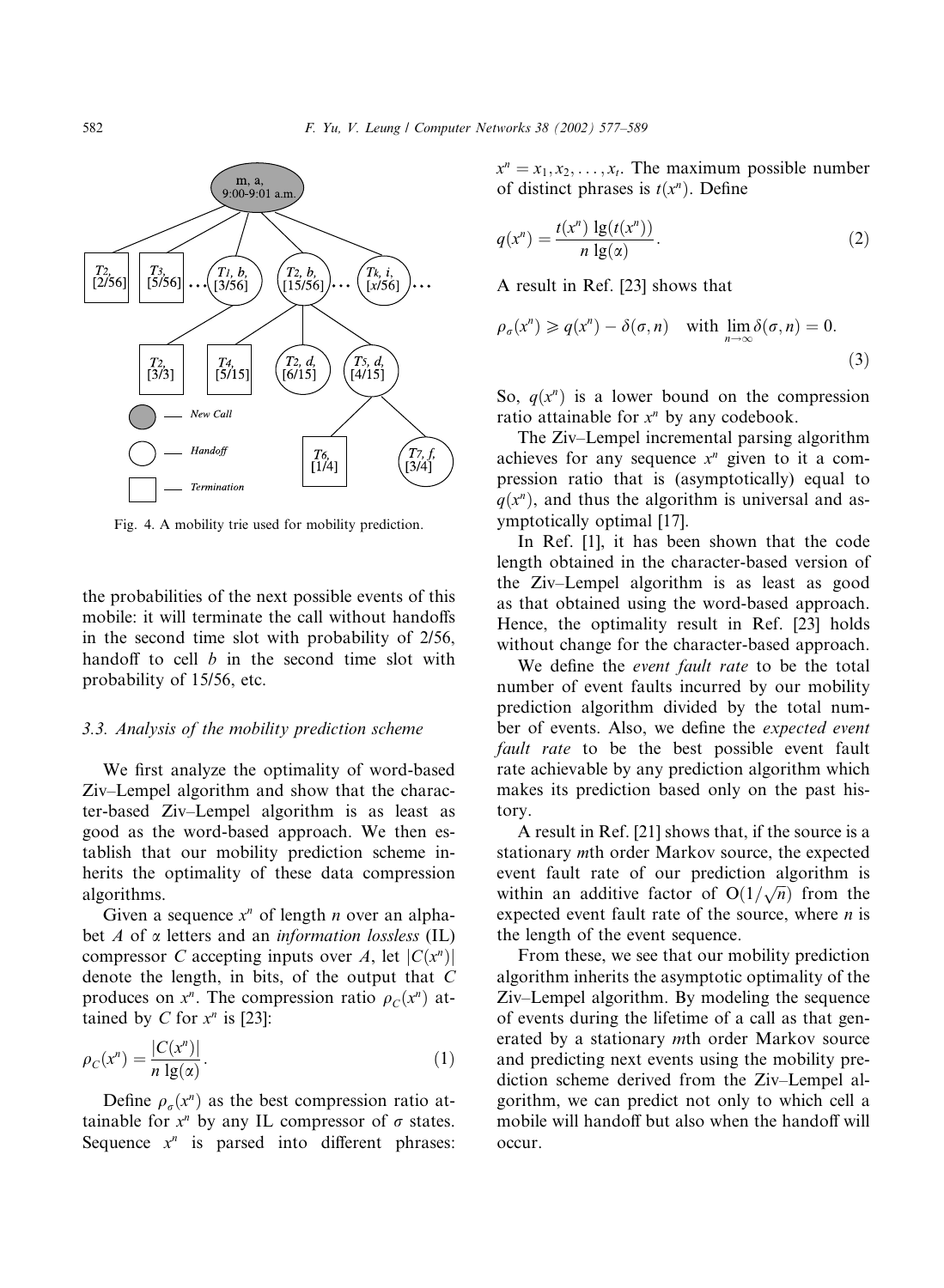#### 3.4. Implementation considerations

The mobility prediction scheme proposed above maintains the statistics in a trie. An important issue is how this model can be implemented. In fact, a trie is a multiway tree with a path from the root to a unique node for each string represented in the tree. There are many ways to implement the nodes of a trie. The fastest approach for processing is to create an array of pointers for each node in the trie with a pointer for each character of the input alphabet (Fig. 5a). This method can waste considerable memory space, particularly if some characters of the alphabet are rarely used. An alternative is to use a linked list at each node, with one item for each possible branch (Fig. 5b). This uses memory economically, but can be more processing intensive. Some improvement may be achieved by moving an item to the front of the list each time it is used. A trie can also be implemented as a single hash table with an entry for each node. The memory consumed by a trie can be reduced by truncating it prematurely at a shallow depth, and using some other data structure for subsequent characters. For further details, the reader can consult books on algorithms and data structures.

In practice, in order to reduce the memory and computation complexity, it is desirable to limit the



Fig. 5. Implementation of trie nodes for Fig. 2: (a) array and  $P$   $H$  ( $T$ <sub>5</sub>,  $d$ ) ...  $H$  ( $T$ <sub>5</sub>,  $d$ ) ... (b) linked list.

size of the data structure for prediction. Several techniques are known for limiting data structure size [19]. An explicit upper bound  $M$  is placed on the size of the data structure. The data structure is either frozen when its size reaches  $M$ , flushed and rebuilt when its size reaches  $M$ , or frozen when its size reaches  $M/2$  and a new one is built while the old one is used for prediction. There are also more sophisticated techniques that use least-recently-used (LRU) strategy [4] on the data structure to maintain its size. In our simulations in Section 5, we set upper bound 200 bytes to the trie size and use LRU strategy to maintain its size.

## 4. Call admission control and bandwidth reservation

# 4.1. Calculation of  $P_{i,i}(T_k)$

Our approach is based on the predicted mobility of each user. We calculate  $P_{i,j}(T_k)$ , the probability that a mobile originally in cell  $i$  will visit cell  $j$ during time slot  $T_k$ . From the mobility trie, we can see that a mobile taking different paths can visit certain cell in the same slot. Using the total probability theorem [14], we must add all of these probabilities to get  $P_{i,j}(T_k)$ . We show by an example how to get this probability.

Example 2. A mobile m requests a new call at cell a in the time interval 9:00–9:01 a.m. From the mobility trie in Fig. 4, we can see that  $m$  can take several different paths to visit cell b. We describe these paths by sequences of events:

Path 1:  $N(m, a, 9:00-9:01$  a.m.),  $H(T_1, b)$ ,  $E(T_2)$ .

By path 1, *m* will visit cell *b* in  $T_1$  and  $T_2$  with probability:  $\frac{3}{56} \times \frac{3}{3} = \frac{3}{56}$ .

Path 2:  $N(m, a, 9:00-9:01$  a.m.),  $H(T_2, b)$ ,  $E(T_4)$ . By path 2, *m* will visit cell *b* in  $T_2$ ,  $T_3$  and  $T_4$  with probability:  $\frac{15}{56} \times \frac{5}{15} = \frac{5}{56}$ .

Path 3:  $N(m, a, 9:00-9:01 \text{ a.m.}), \quad H(T_2, b),$  $H(T_2, d) \ldots$ 

By path 3, m will visit cell b in  $T_2$  with probability:  $\frac{15}{56} \times \frac{6}{15} = \frac{6}{56}$ .

*Path* 4:  $N(m, a, 9:00-9:01 \text{ a.m.}), \quad H(T_2, b),$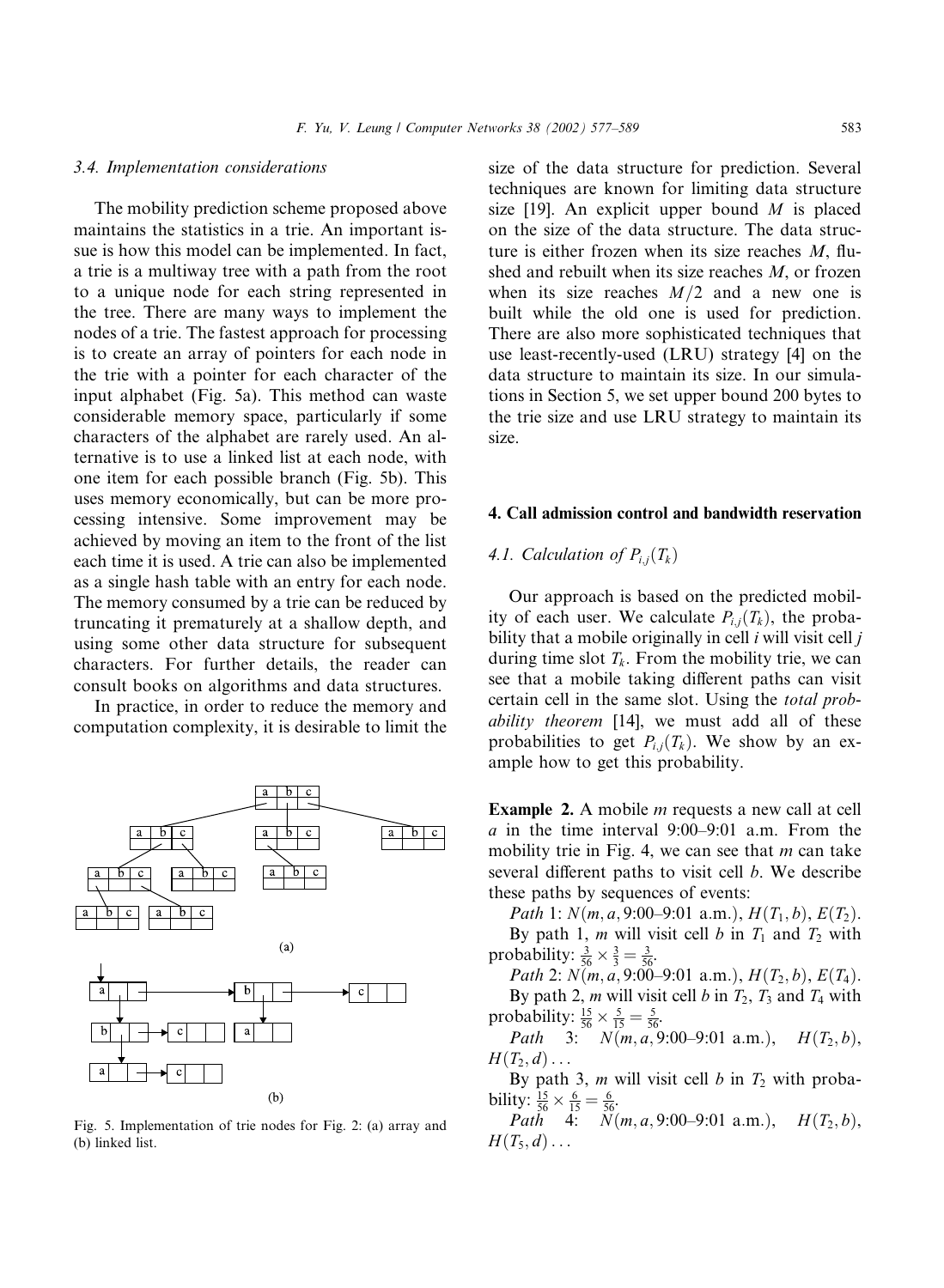By path 4, m will visit cell b in  $T_2$ ,  $T_3$ ,  $T_4$  and  $T_5$  with probability:  $\frac{15}{56} \times \frac{4}{15} = \frac{4}{56}$ .

$$
P_{a,b}(T_1) = \frac{3}{56},
$$
  
\n
$$
P_{a,b}(T_2) = \frac{3}{56} + \frac{5}{56} + \frac{6}{56} + \frac{4}{56} = \frac{18}{56},
$$
  
\n
$$
P_{a,b}(T_3) = \frac{5}{56} + \frac{4}{56} = \frac{9}{56},
$$
  
\n
$$
P_{a,b}(T_4) = \frac{5}{56} + \frac{4}{56} = \frac{9}{56}
$$
  
\nand  
\n
$$
P_{a,b}(T_5) = \frac{4}{56}.
$$

#### 4.2. The most likely cell-time

When a mobile is active in cell  $i$ , we can get the most likely cell-time (MLCT) of that mobile, a cluster of time units at a cluster of cells when and where a mobile will most likely visit in the future. We select cell *j* and time slot  $T_k$  with  $P_{i,j}(T_k)$  greater than zero to form the MLCT of this mobile.

# 4.3. Bandwidth reservation

Using  $P_{i,j}(T_k)$ , the probabilities of handing off from cell *i* into cell *j* during time slot  $T_k$  of mobile  $m$ , we can obtain the required bandwidth  $B_{\text{reserve}}$  $(j, T_k, m)$  to be reserved in cell j for the expected handoff of  $m$  from cell  $i$ :

$$
B_{\text{reserved}}(j, T_k, m) = P_{i,j}(T_k)B(m), \qquad (4)
$$

where  $B(m)$  is the bandwidth required by m. Moreover, the reserved bandwidth  $B_{\text{reseved}}(j, T_k)$ , which is the aggregate bandwidth to be reserved in cell *j* during  $T_k$ , is calculated as

$$
B_{\text{reserved}}(j, T_k) = \sum_{m \in M} B_{\text{reserved}}(j, T_k, m), \tag{5}
$$

where  $M$  is the set of mobiles which will handoff to cell *j* from cell *i* during  $T_k$ . Finally, the free bandwidth left after the reservation is

$$
B_{\text{free}}(j, T_k) = B - B_{\text{reserved}}(j, T_k), \tag{6}
$$

where  $B$  is the total bandwidth in cell  $i$ .

4.4. Call admission control and bandwidth reservation for new calls

When a new call arriving at mobile  $m$  with a bandwidth requirement  $B(m)$  requires admission to cell i, the CAC algorithm first checks if the current free bandwidth of cell  $i$  can support the call. The call is rejected if the cell does not have enough free bandwidth. Otherwise, the CAC algorithm will check the availability of free bandwidth in the MLCT of this mobile. The checking result can be written as

Check(j, T<sub>k</sub>, B(m)) = 
$$
\begin{cases} 1, & B_{\text{free}}(j, T_k) \ge B(m), \\ \frac{B_{\text{free}}(j, T_k)}{B(m)}, & \text{otherwise.} \end{cases}
$$
(7)

Based on these values, the new call will be admitted if the following holds:

$$
\sum_{j,k \in \text{MLCT}} P_{i,j}(T_k) \text{Check}(j, T_k, B(m)) \ge \alpha \sum_{j,k \in \text{MLCT}} P_{i,j}(T_k),
$$
\n(8)

where  $\alpha$  is the *admission threshold* and should be controlled adaptively. We will describe how to control this threshold in the next subsection.

When a new call is admitted, bandwidth is reserved in the mobile's MLCT, and the free bandwidth in the MLCT is updated accordingly.

## 4.5. Adaptive control of admission threshold

The mobility prediction functions may not work well for some mobile users, especially those who do not have favorite routes. Moreover, if the admission threshold  $\alpha$  is too small, the handoff dropping probability may exceed the target value; if  $\alpha$  is too large, resource utilization will be decreased. So, admission threshold  $\alpha$  should be controlled adaptively.

We calculate  $P_{\text{hd}}(m)$ , the handoff dropping probability of mobile  $m$ , by dividing the number of handoff drops to the total number of its calls recorded in the mobility trie. Let  $P_{\text{hd,target}}(m)$  denote the target value of handoff dropping probability of mobile *m*. If  $P_{\text{hd}}(m) < P_{\text{hd,target}}(m)$ , admission threshold  $\alpha$  is decreased by  $\varepsilon$ , a design parameter;

So,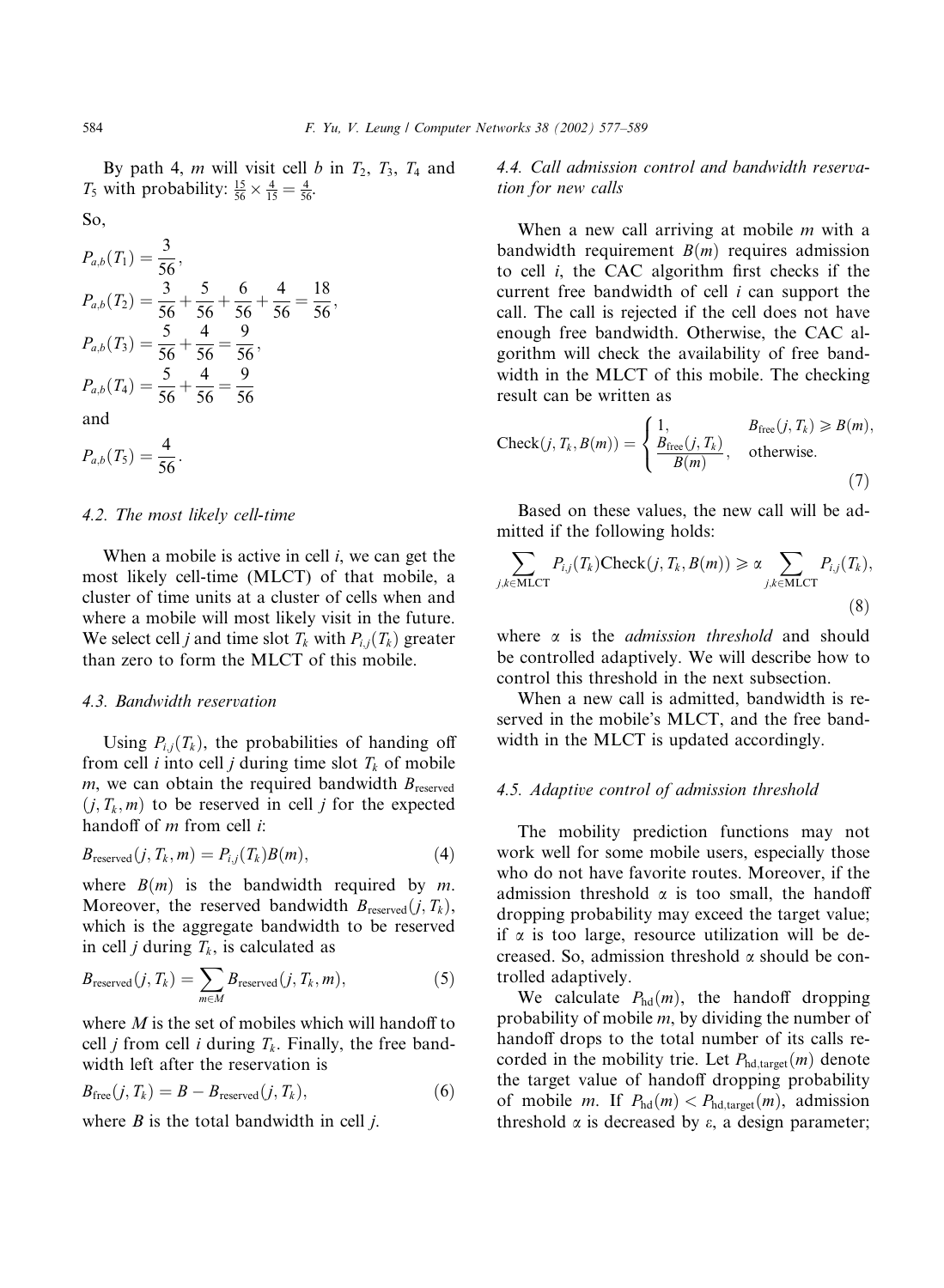otherwise  $\alpha$  is increased by  $\varepsilon$ . The calculation of  $P_{\text{hd}}(m)$  and update of the admission threshold are done upon call completion.

By adaptive control of  $\alpha$ , we can achieve a better balance of guaranteeing  $P_{\text{hd}}$  and maximizing resource utilization.

# 4.6. Call admission control and bandwidth reservation for handoff calls

When a mobile *m*, with bandwidth requirement  $B(m)$ , requires a handoff to cell i, the CAC algorithm will admit it if the current free bandwidth of cell  $i$  can support the call. Then, the CAC algorithm will calculate  $P_{i,j}(T_k)$  and get the MLCT of m based on the mobility trie. Bandwidth is reserved for *m* in its MLCT accordingly.

#### 5. Simulation results and discussion

In this section, we present and discuss the simulation results of the proposed schemes as well as the comparisons with two other CAC schemes.

We consider a coverage area that consists of 40 base stations, each having six neighbors on average. The average distance between two base stations is 1 mile. Since most mobile users have favorite routes, we assume that each mobile user has five possible different paths in the network. The user will take these five paths with probability of 0.5, 0.2, 0.1, 0.1, 0.1, respectively. Among the cells within a path, mobile users can have a new call request with equal probabilities. During a call, the mobile will stay at the original cell or move along the path. If a call does not terminate when the mobile reaches the end of the path, it will stay at the end cell of that path. The path is generated as follows: (1) Select two nodes in the graph randomly as original and destination nodes. (2) Whenever the mobile user leaves the current cell, it moves to a neighboring cell which is closest to the destination. Note that two paths with at least one edge not in common are different paths and different mobile users can have the same paths.

Also, we apply the following assumptions in our model:

- 1. Each cell has a fixed link capacity of 40 bandwidth units (BUs).
- 2. Time is quantized into units of  $T = 30$  s.
- 3. A call is either for voice (requiring 1 BU) or video (requiring 4 BUs).
- 4. Call durations are the same for all calls and exponentially distributed with mean value of 120 s.
- 5. Call requests are generated according to a Poisson process with rate (calls/cell/s).
- 6. Two cases of mobility are considered: low user mobility, in which case the speeds of mobiles are uniformly distributed between 0 and 40 miles/h; and high user mobility, in which case the speeds of mobiles are uniformly distributed between 40 and 70 miles/h.
- 7. The target handoff dropping probabilities are the same for all mobiles:  $P_{\text{hd}} = 0.01$ .
- 8. Admission threshold  $\alpha$  is initialized to 1 in each simulation and adaptive factor  $\varepsilon = 0.02$ .

The offered load is calculated as follows:

Offered Load = 120  $\lambda$  ((1 –  $P_{\text{voice}}$ ) 4 +  $P_{\text{voice}}$ ),

where  $P_{\text{voice}}$  is the percentage of voice calls in the offered traffic.

Simulations start without any pre-memorized information of mobiles. Long-term handoff dropping probability, new call blocking probability and utilization are obtained for a 100 h simulation time duration. During each simulation, a mobility tries is constructed for each mobile and its mobility is predicted. Based on the prediction, a MLCT is constructed. Then CAC algorithm will check the availability of bandwidth and decide to admit or reject the new call and handoff call requests using the algorithms described in Section 4. If a call is admitted, bandwidth is reserved in the mobile's MLCT accordingly.

Figs. 6 and 7 show  $P_{\text{nb}}$  and  $P_{\text{hd}}$  as functions of the offered load for two values of  $P_{\text{voice}}:0.8$  and 1 in the low mobility and high mobility cases. The probabilities of handoff dropping are kept below the target values 0.01 irrespective of the offered load,  $P_{\text{voice}}$  and user mobility. This shows that the proposed CAC and bandwidth reservation schemes achieve one of our goals: keeping  $P_{\text{hd}}$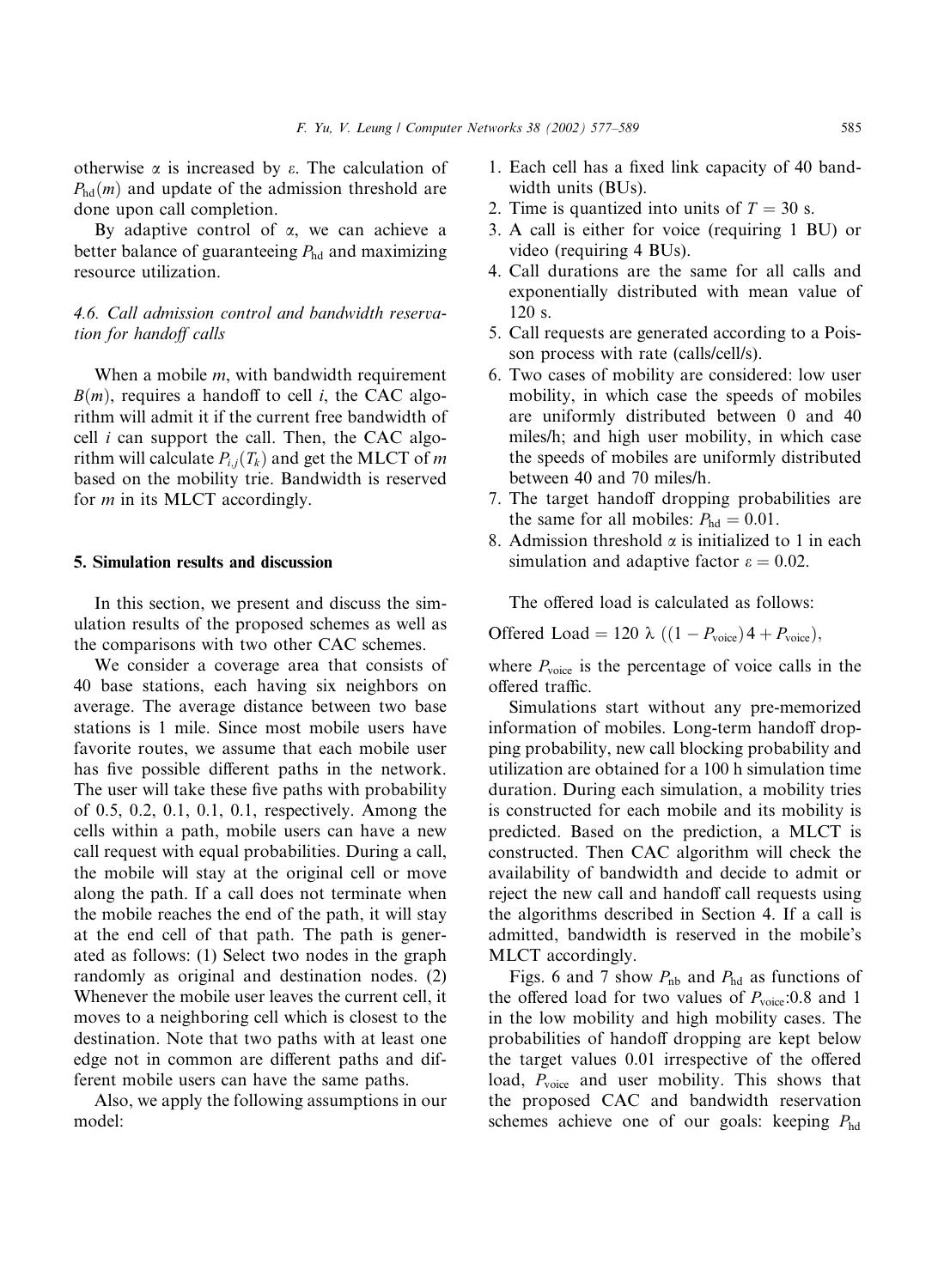

Fig. 6.  $P_{\text{nb}}$  and  $P_{\text{hd}}$  vs. offered load (low user mobility).



Fig. 7.  $P_{\text{nb}}$  and  $P_{\text{hd}}$  vs. offered load (high user mobility).

below a target level. We also observe that the  $P_{\text{nb}}$ and  $P_{\text{hd}}$  increase as  $P_{\text{voice}}$  decreases under the same offered load. This is because the video connections need more bandwidth. Fig. 8 shows the average utilization as a function of the offered load in the low user mobility case.

Since the time slot is used in our mobility prediction scheme, the selection of time slot duration T will have influence on both the convergence speed and the network utilization. We study this issue in the following. In simulations, we choose three values of  $T$ , 15, 30 and 90 s. Fig. 9 shows the handoff dropping probabilities as functions of simulation time with different time slot durations.



Fig. 8. Utilization vs. offered load.



Fig. 9.  $P_{\text{hd}}$  vs. simulation time with different values of time slot duration.

In the beginning of the simulation, the system knows little about the mobility of mobile users and the handoff dropping probabilities cannot be kept below the target value 0.01. As the simulation goes on, the prediction tends to converge and the target handoff dropping probability can be guaranteed. From Fig. 9 we can see that the convergence is faster when  $T$  is 90 s than when  $T$  is 30 s, which is in turn faster than when  $T$  is 15 s. The reason is that the mobility sequence will be long when  $T$  is small, and when  $T$  is large, the sequence will be short. The longer the sequence, the slower the convergence speed. It seems that it is better to have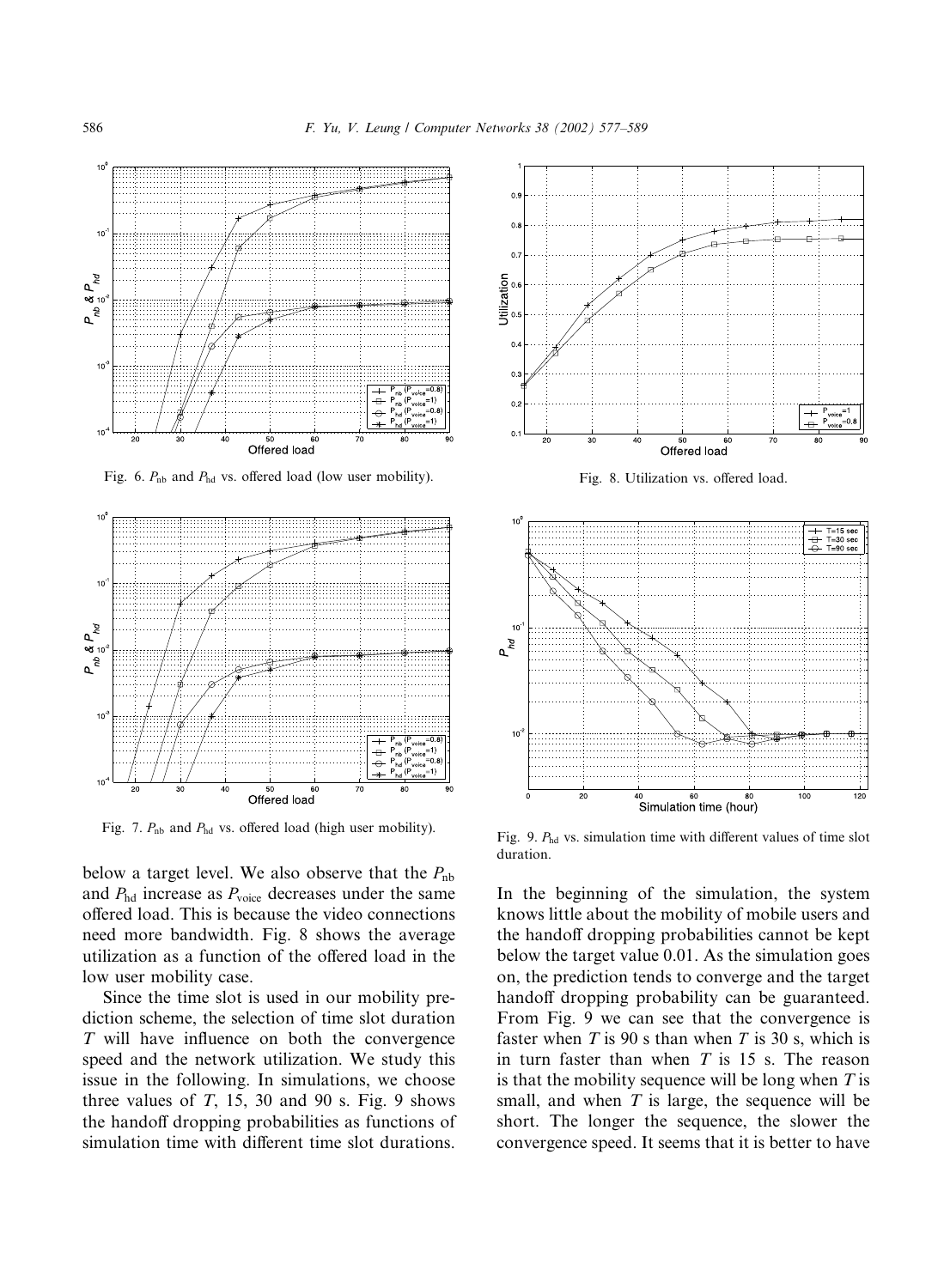

Fig. 10. Utilization vs. offered load with different values of time slot duration.

large value of T, since the convergence will be fast. However, large value of  $T$  means that the prediction is not accurate and will result in low utilization, which can be seen clearly in Fig. 10. The utilization is higher when  $T$  is 15 s than when  $T$  is 30 s, which is higher than when  $T$  is 90 s. Therefore, choosing a suitable value of  $T$  according to the real network condition is very important to get the best performance from the proposed scheme.

We also compare the proposed CAC and bandwidth reservation schemes with two other schemes: (1) static reservation [15]; and (2) cell reservation [12]. In the static-reservation scheme, a set of bandwidth is reserved permanently for handoff calls. In our simulation, we consider 4 BUs and 5 BUs reserved permanently for handoff calls in each cell. In the cell-reservation scheme, only the location of the mobile user but not the visiting time is predicted. Bandwidth is reserved in those cells that the mobile will visit during the entire lifetime of the call. For comparison, we call our scheme cell-time reservation. In these comparisons, we set  $P_{\text{voice}} = 0.8$  in the low mobility case.

Figs. 11 and 12 show that the static-reservation scheme with 4 and 5 BUs reserved for handoff calls can keep  $P_{\text{hd}}$  below the target value of 0.01 when the network has a light load, but the reserved bandwidth is not enough when the offered load becomes heavier. Hence, this scheme cannot achieve the design goal. Although the static-res-



Fig. 11. Comparison with static reservation (4 BUs).



Fig. 12. Comparison with static reservation (5 BUs).

ervation scheme has almost the same  $P_{\text{hd}}$  compared with our scheme when the network load is lighter, its  $P_{\text{nb}}$  is higher in this area, i.e., it admits less new calls than our scheme for any given  $P_{\rm nb}$ . In the static-reservation scheme,  $P_{\text{hd}}$  may be kept below the target value by permanently reserving more bandwidth for handoff calls. However, this will result in higher  $P_{\text{nb}}$ , which means lower utilization if  $P_{\rm nb}$  were to be reduced to an acceptable level. Fig. 13 compares our cell-time reservation scheme with the cell-reservation scheme. We can see that the cell-reservation scheme can keep  $P_{\text{hd}}$  below the target value 0.01 at the expense of higher  $P_{\text{nb}}$ compared with our scheme. This is because our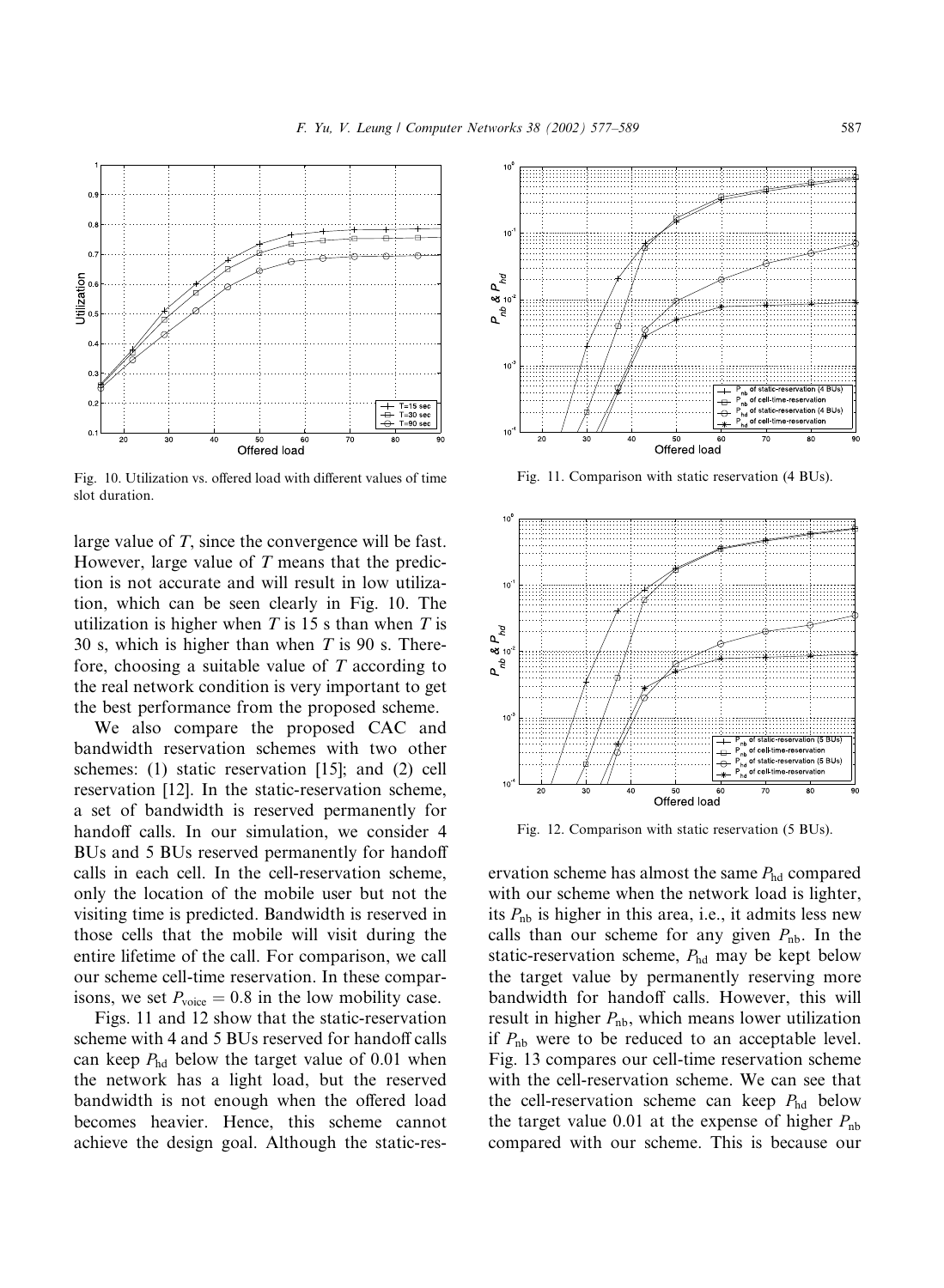

Fig. 13. Comparison with cell reservation.

scheme predicts not only to which cell the mobile will handoff but also when the handoff will occur. Based on the mobility prediction, we can reserve bandwidth more efficiently. From these results, we can see that our proposed cell-time reservation scheme achieves a better balance of guaranteeing  $P_{\text{hd}}$  and maximizing utilization.

# 6. Conclusions

In this paper, we have proposed CAC and bandwidth reservation schemes for wireless cellular mobile networks based on assumptions more realistic than existing proposals. The proposed schemes are applicable to arbitrary cell topologies and the channel holding time can follow a general distribution. The sequences of events of new call admission, handoffs and call termination are modeled by stationary mth order Markov sources. We derive novel probabilistic predictions of next events based on the mobility history of users, using an algorithm motivated by optimal data compression. Based on the mobility prediction of where and when the mobile will handoff to the next cell, CAC and bandwidth reservation schemes have been developed. The performance of the proposed schemes have been studied using computer simulations. Results show that our schemes can achieve a better balance of guaranteeing handoff dropping probability while maximizing resource utilization, and they outperform the static-reservation and cell-reservation schemes.

#### **References**

- [1] T.C. Bell, J.C. Cleary, I.H. Witten, Text Compression, Prentice-Hall Advanced Reference Series, Prentice-Hall, Englewood Cliffs, NJ, 1990.
- [2] A. Bhattacharya, S.K. Das, LeZi-update: an information theoretic approach to track mobile users in PCS networks, Proceedings of MOBICOM'99, Seattle, WA, August 1999.
- [3] R. Board, L. Pitt, On the necessity of occam algorithms, Proceedings of the 22nd Annual ACM Symposium on Theory of Computation, New York, May 1990.
- [4] S. Bunton, G. Borriello, Practical dictionary management for hardware data compression, Department of Computer Science, University of Washington, FR-35, 1991.
- [5] S. Choi, K.G. Kin, Predictive and adaptive bandwidth reservation for hand-offs in QoS-sensitive cellular networks, Proceedings of ACM SIGCOMM'98, Vancouver, BC, September 1998.
- [6] C. Chao, W. Chen, Connection admission control for mobile multiple-class personal communications networks, IEEE J. Select. Areas Commun. 15 (8) (1997) 1618–1626.
- [7] Y. Fang, I. Chlamtac, A new mobility model and its application in the channel holding time characterization in PCS networks, Proceedings of IEEE INFOCOM'99, New York, March 1999.
- [8] C. Jedrzycki, V.C.M. Leung, Probability distributions of channel holding time in cellular telephony systems, Proceedings of IEEE VTC'96, Atlanta, May 1996.
- [9] G.G. Langdon, A note on Ziv–Lempel model for compressing individual sequences, IEEE Trans. Inf. Theory 29 (2) (1983) 284–287.
- [10] W.C.Y. Lee, Smaller cells for greater performance, IEEE Commun. Mag. 29 (1991) 19–23.
- [11] D.A. Levine, I.F. Akyildiz, M. Naghshineh, A resource estimation and call admission algorithm for wireless multimedia networks using the shadow cluster concept, IEEE/ACM Trans. Network. 5 (1997) 1–12.
- [12] S. Lu, V. Bharghavan, Adaptive resource management algorithms for indoor mobile computing environment, Proceedings of ACM SIGCOMM'96, Stanford, CA, September 1996.
- [13] M. Naghshineh, M. Schwartz, Distributed call admission control in mobile/wireless networks, IEEE J. Select. Areas Commun. 14 (4) (1996) 711–717.
- [14] A. Papoulis, Probability, Random Variables, and Stochastic Processes, third ed., McGraw-Hill, New York, 1991.
- [15] E.C. Posner, R. Guerin, Traffic policies in cellular radio that minimize blocking of handoff calls, Proceedings of 11th Teletraffic Cong. (ITC-11), Kyoto, Japan, September 1985.
- [16] R. Ramjee, R. Nagarajan, D. Towsley, On optimal call admission control in cellular networks, Proceedings of IEEE INFORCOM'96, San Francisco, CA, March 1996.